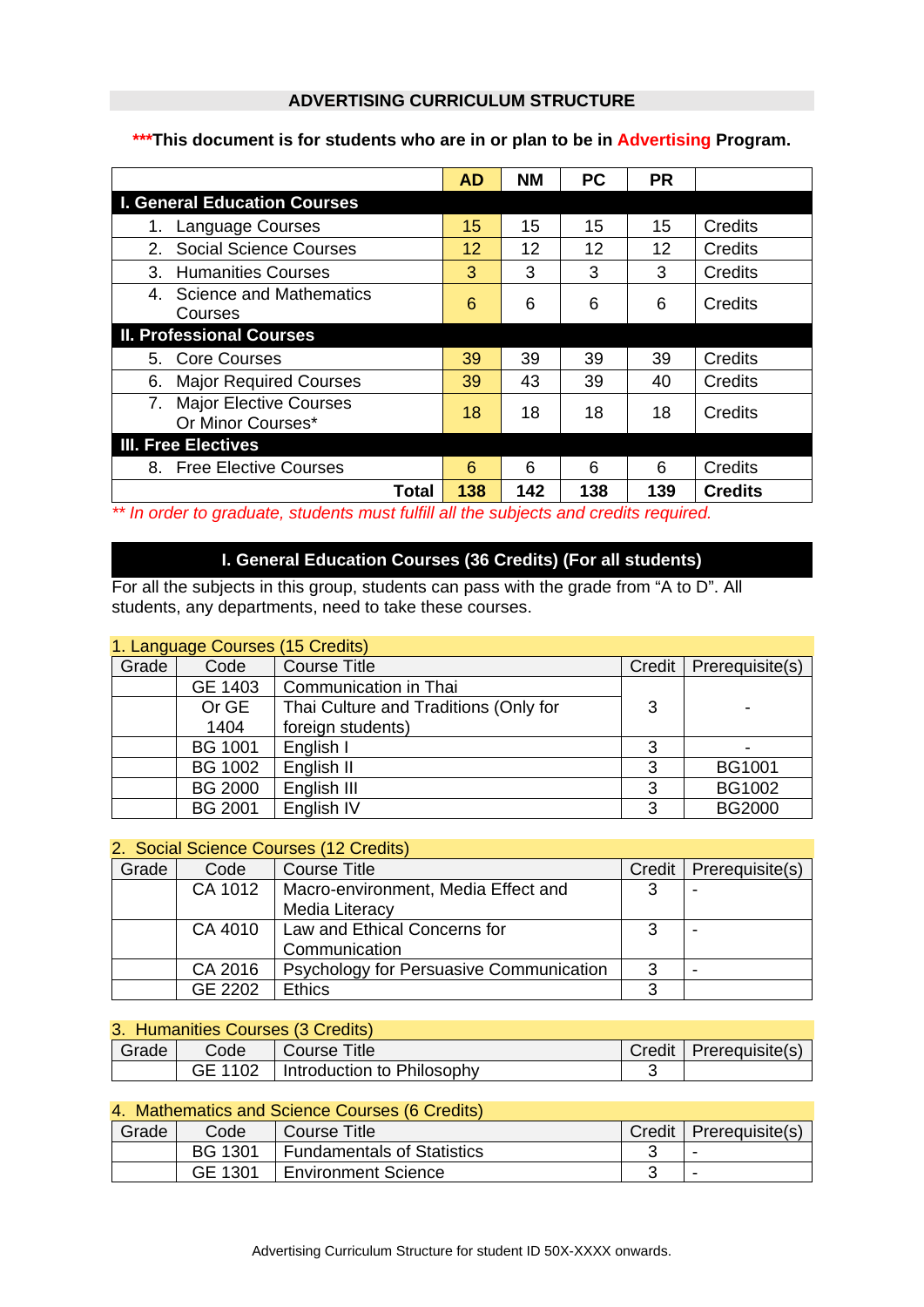# **II. Advertising Professional Courses (Total 96 Credits)**

# **For Bachelor of Communication Arts – Advertising Program**

## 5. Core Courses (39 Credits)

For all the subjects in this group, students can pass with the grade from "A to D".

| Grade | Code            | <b>Course Title</b>                       | Credit | Prerequisite(s) |
|-------|-----------------|-------------------------------------------|--------|-----------------|
|       | CA 1001         | Introduction to Communication             | 3      |                 |
|       | CA 1002         | Introduction to Photography and           | 3      |                 |
|       |                 | Cinematography                            |        |                 |
|       | CA 1006         | Introduction to Journalism and Mass       | 3      |                 |
|       |                 | Communication                             |        |                 |
|       | CA 1017         | Introduction to Creative Communication    | 3      |                 |
|       |                 | Design                                    |        |                 |
|       | CA 2004         | Introduction to Advertising               | 3      |                 |
|       | CA 2005         | Introduction to Public Relations          | 3      |                 |
|       | CA 2007         | Introduction to New Media and             | 3      |                 |
|       |                 | <b>Broadcasting</b>                       |        |                 |
|       | CA 2015         | Introduction to Performance               | 3      |                 |
|       |                 | Communication                             |        |                 |
|       | CA 2018         | Consumer Insight                          | 3      |                 |
|       | <b>MGT 1101</b> | <b>Introduction to Business</b>           | 3      |                 |
|       | <b>MGT 2900</b> | <b>Principles of Management</b>           | 3      | <b>MGT 1101</b> |
|       | <b>MKT 2280</b> | <b>Principles of Marketing</b>            | 3      | <b>MGT 1101</b> |
|       | NM 3401         | <b>Production for Communication Tools</b> | 3      | CA1002          |

#### 6. Major Required Courses (39 Credits)

For all the subjects in this group, **AD students must get at least "C"** in order to pass.

| Grade | Code    | Course Title                           | Credit | Prerequisite(s) |
|-------|---------|----------------------------------------|--------|-----------------|
|       | CA 2003 | <b>Presentation Technique</b>          | 3      |                 |
|       | CA 2013 | <b>Utilization of Multimedia Tools</b> | 3      | CA 1017         |
|       | CA 3011 | <b>Communication Arts Research</b>     | 3      | <b>BG 1301</b>  |
|       | AD 3101 | Principles of Marketing Communication  | 3      | <b>MKT 3101</b> |
|       | AD 3102 | <b>Advertising Media Planning</b>      | 3      | CA 2018         |
|       | AD 3103 | <b>Advertising Creative Strategy</b>   | 3      | CA 2018         |
|       | AD 3112 | <b>Brand Communication</b>             | 3      | AD 3101         |
|       | AD 3119 | Advertising and Marketing              | 3      | CA 3011         |
|       |         | <b>Communication Research</b>          |        |                 |
|       | AD 4100 | Seminar in Advertising                 | 3      |                 |
|       | AD 4101 | <b>Advertising Workshop I</b>          | 3      | CA 3011         |
|       |         |                                        |        | AD 3101         |
|       | AD 4102 | <b>Advertising Workshop II</b>         | 3      | CA 3011         |
|       |         |                                        |        | AD 4101         |
|       | AD 4104 | <b>Advertising and Marketing</b>       | 3      | Take together   |
|       |         | <b>Communication Management</b>        |        | with AD 4101*   |
|       | AD 4115 | Campaign Planning and Management       | 3      | AD 4104         |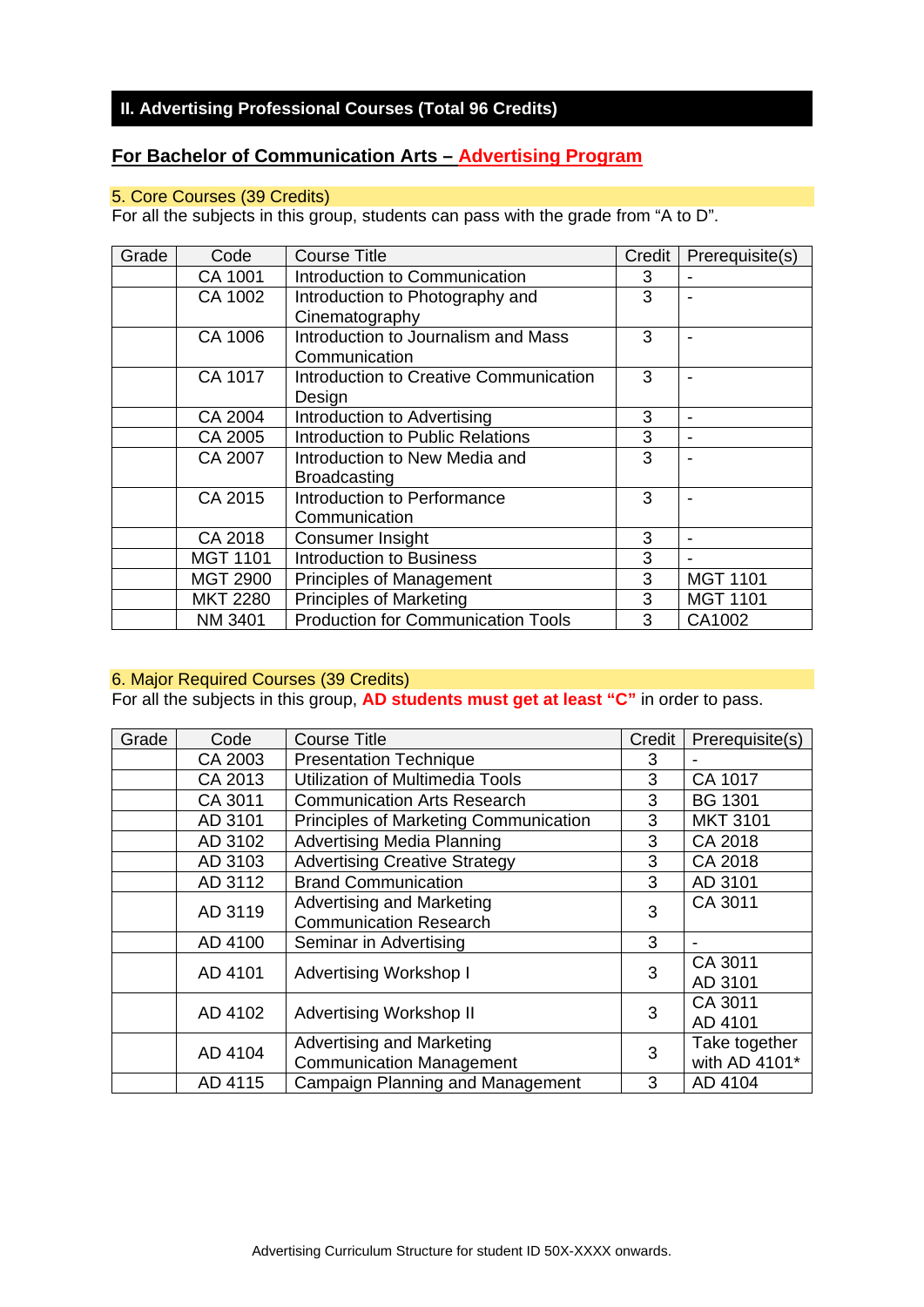### 7. Major Elective or Minor Courses (18 Credits)

Advertising students can choose the subjects to fulfill 18 credits from the major elective courses and from the minor courses. For all the subjects in this group, students can pass with the grade from "A to D".

#### **There are 3 ways to select the Minor Elective Courses.**

- **(7.1) Pure AD:** Students must pick 18 credits from the AD major elective courses table.
- **(7.2) Buffet:** Students can pick 18 credits from any departments' elective courses table (Please see AD Elective courses table, NM Elective courses table, PC Elective courses table, PR Elective courses below). They can be mixed.
- **(7.3) Minor program:** After selecting the minor program they want to study, students must take 9 credits from the minor requirements and another 9 credits from minor electives.

\*Please consult your advisor for more details.

| Grade | Code          | <b>Course Title</b>                                    | Credit | Prerequisite(s)            |
|-------|---------------|--------------------------------------------------------|--------|----------------------------|
|       | AD 3106       | <b>Art Direction</b>                                   | 3      | CA 2004                    |
|       | AD 3114       | Interactive Advertising and Marketing<br>Communication | 3      |                            |
|       | AD 3113       | <b>Customer Relationship Management</b>                | 3      | CA 3101                    |
|       | AD 3115       | International Communication Campaign                   | 3      | CA 2004                    |
|       |               |                                                        |        |                            |
|       | AD 3116       | <b>Account Planning</b>                                | 3      | CA 2004                    |
|       | AD 3117       | <b>Advertising and Popular Culture</b>                 | 3      | CA 2004                    |
|       | AD 3118       | Selected Topics in Advertising                         | 3      | CA 2004                    |
|       | AD 4107       | <b>Basic Copywriting (Thai)</b>                        | 3      | AD 3101                    |
|       | Or AD<br>4108 | <b>Basic Copywriting (English)</b>                     | 3      | AD 3101                    |
|       | AD 4103       | <b>Creative Media Management</b>                       | 3      | AD 3102                    |
|       | AD 4111       | <b>Advanced Brand Communication</b>                    | 3      | AD 3112                    |
|       | AD 4122       | Direct Communication Campaign<br>Management            | 3      | AD 3101                    |
|       | AD 4123       | <b>Marketing Channel Communication</b>                 | 3      | CA 2004<br><b>MKT 2280</b> |

#### **AD Elective Courses (for 7.1 and 7.2)**

### **NM Elective Courses (for 7.2)**

| Grade | Code    | <b>Course Title</b>                        | Credit | Prerequisite(s) |
|-------|---------|--------------------------------------------|--------|-----------------|
|       | NM 3411 | Advanced Photography and Digital           | 3      | CA 1002         |
|       |         | Imaging                                    |        |                 |
|       | NM 3417 | <b>Computer Graphics for Communication</b> | 3      |                 |
|       |         | Design                                     |        |                 |
|       | NM 3418 | <b>Interactive Media Art</b>               | 3      | CA 2013         |
|       | NM 3419 | Selected Topics in New Media               | 3      |                 |
|       | NM 3414 | New Media Journalism                       | 3      | CA 1006         |
|       | NM 4413 | <b>Advanced Multimedia Editing</b>         | 3      | NM 3404         |
|       | NM 4414 | Sound for Video Production                 | 3      | NM 3402         |
|       | NM 4417 | <b>Media Content Analysis</b>              | 3      | CA 2016         |
|       | NM 4418 | <b>Integrated New Media Environments</b>   | 3      | CA 2013         |
|       | NM 4419 | Utilization of New Media Programming       | 3      | CA 2013         |

#### **PC Elective Courses (for 7.2)**

| Grade | Code    | Course Title                    | Credit | Prerequisite(s)    |
|-------|---------|---------------------------------|--------|--------------------|
|       | PC 3301 | Art and Literature Appreciation |        | CA 1001<br>CA 2015 |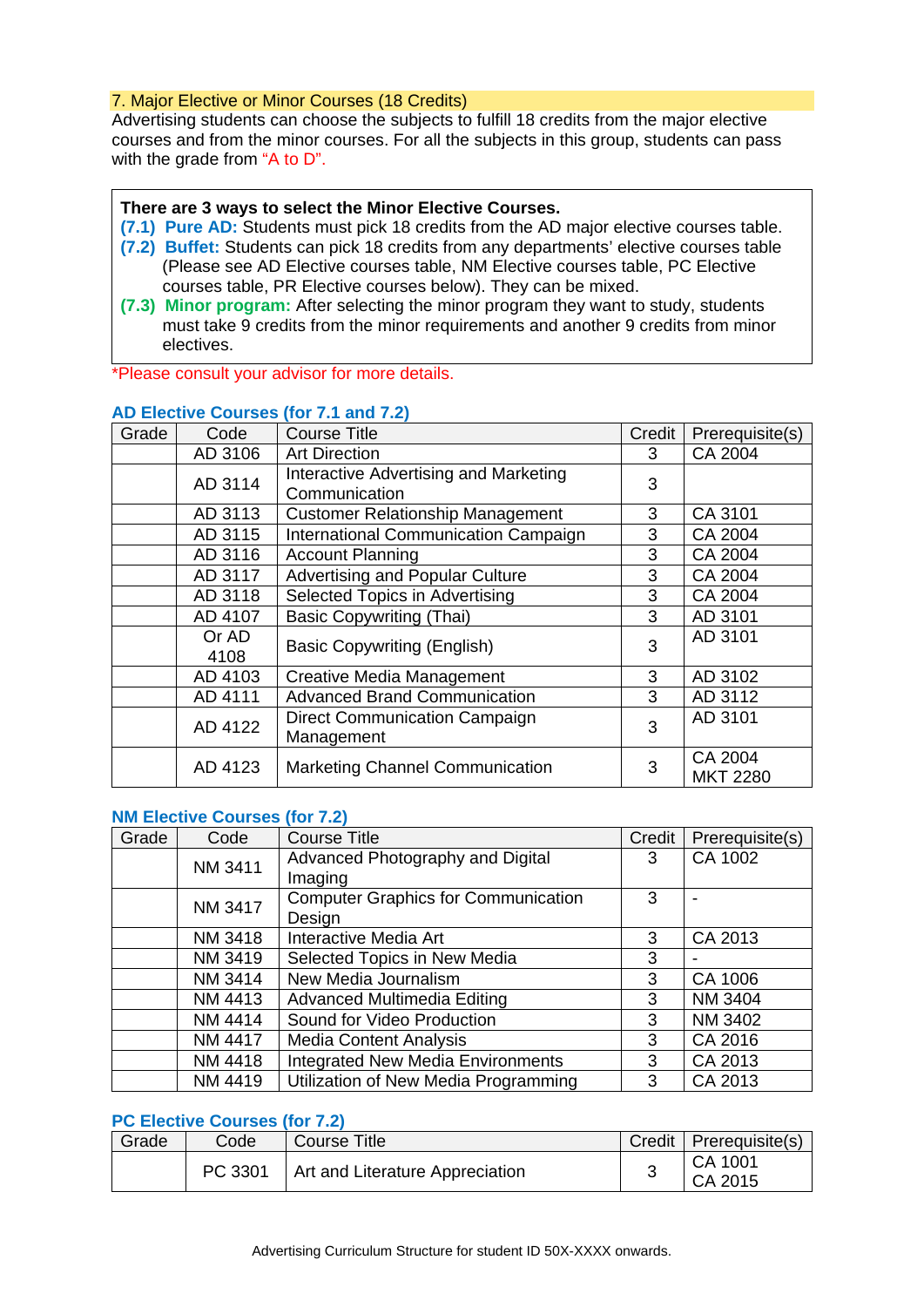| PC 3302       | Principles of Performance Design                | 3 | CA 1001<br>CA 2015 |
|---------------|-------------------------------------------------|---|--------------------|
| PC 3320       | Script Writing and Adaptation in Thai           | 3 | PC 3305            |
| Or PC<br>3321 | Script Writing and Adaptation in English        | 3 | PC 3305            |
| PC 3322       | Acting for Personality/ Social Interaction      | 3 | CA 1001            |
| PC 3323       | <b>Fundamental of Acting</b>                    | 3 | CA 1001            |
| PC 3324       | Sound for Performance/ Event                    | 3 | CA 2015            |
| PC 4315       | <b>Fundamental of Lighting</b>                  | 3 | CA 2015            |
| PC 4316       | Directing                                       | 3 | PC 3307<br>PC 3322 |
| PC 4325       | Costume and Make-up Selection                   | 3 | PC 3302<br>PC 3307 |
| PC 4326       | Scenery and Prop Creation                       | 3 | PC 3302<br>PC 3307 |
| PC 4327       | Selected Topics in Performance<br>Communication | 3 | CA 2015            |

# **PR Elective Courses (for 7.2)**

| Grade | Code    | <b>Course Title</b>                          | Credit | Prerequisite(s) |
|-------|---------|----------------------------------------------|--------|-----------------|
|       | PR 3210 | Negotiations                                 | 3      | CA 1001         |
|       |         |                                              |        | CA 2016         |
|       | PR 3216 | Writing for Public Relations in Thai         | 3      | GE 1403         |
|       |         |                                              |        | CA 2005         |
|       | PR 3217 | Desktop Publishing/ Presentation             | 3      | CA 2005         |
|       |         | Graphics                                     |        | CA 2013         |
|       | PR 3218 | Special Events Management for Public         | 3      | CA 2005         |
|       |         | <b>Relations</b>                             |        |                 |
|       | PR 3224 | Applied Research for Public Relations        | 3      | CA 2005         |
|       |         |                                              |        | CA 3011         |
|       | PR 3225 | <b>Personality Development and Personal</b>  | 3      | CA 2005         |
|       |         | <b>Branding</b>                              |        | CA 3014         |
|       | PR 3228 | <b>Intercultural Communication</b>           | 3      | CA 1001         |
|       |         |                                              |        | CA 2005         |
|       | PR 3229 | <b>Folk and Traditional Media</b>            | 3      | CA 2005         |
|       |         | Communication                                |        |                 |
|       | PR 3230 | <b>Digital Public Relations</b>              | 3      | CA 2005         |
|       |         |                                              |        | CA 2013         |
|       | PR 4219 | <b>Community Relations</b>                   | 3      | CA 2005         |
|       | PR 4220 | <b>Financial and Investor Relations</b>      | 3      | CA 2005         |
|       | PR 4221 | <b>Public Relations for Issue and Crisis</b> | 3      | CA 2005         |
|       |         | Management                                   |        |                 |
|       | PR 4222 | News Writing and Reporting                   | 3      | <b>BG 2001</b>  |
|       |         |                                              |        | CA 1006         |
|       | PR 4223 | Magazine/Feature Writing                     | 3      | <b>BG 2001</b>  |
|       | PR 4226 | Selected Topics in Public Relations          | 3      | CA 2005         |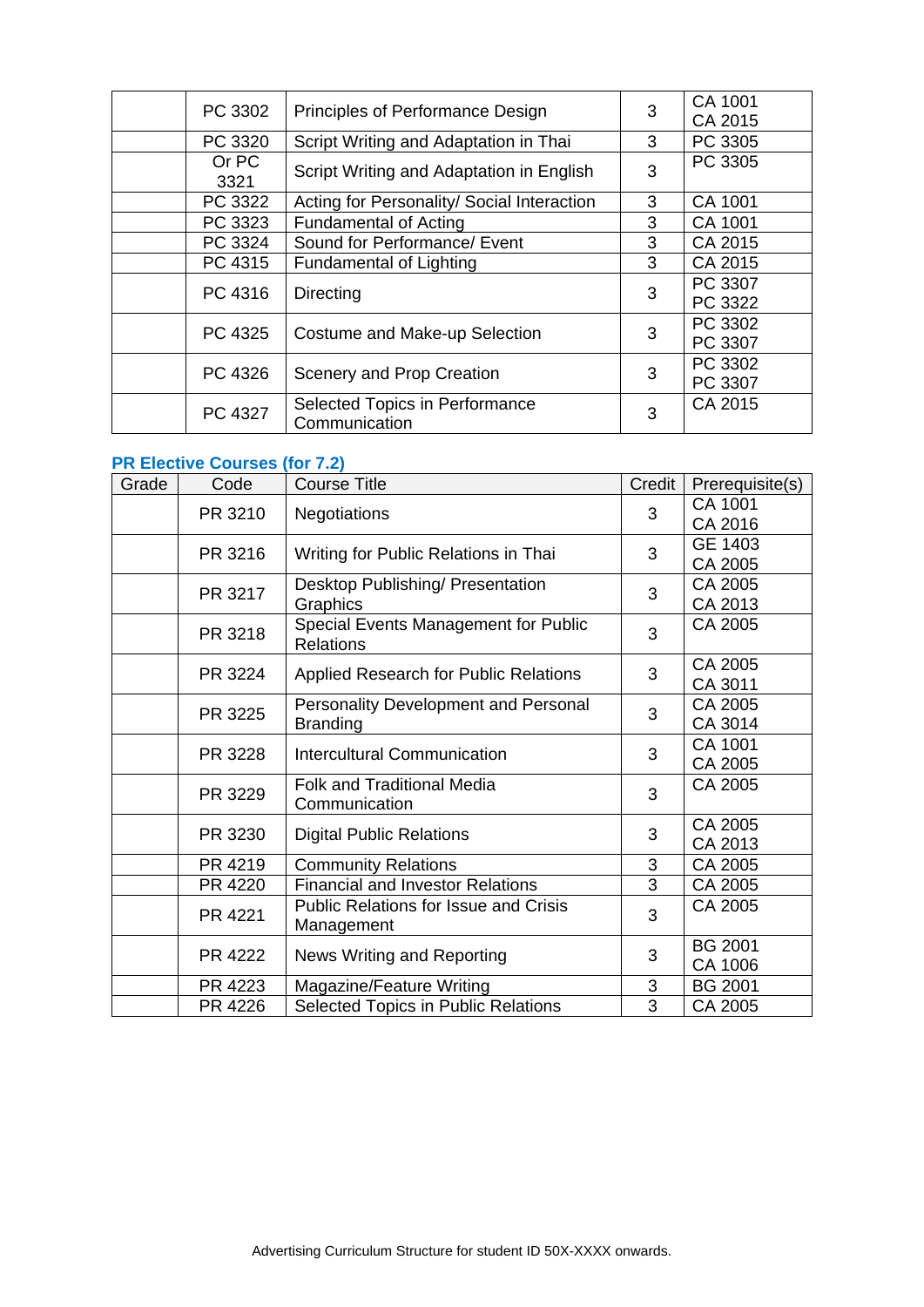### **Minor Courses For all students (for 7.3)**

Students wishing to get a minor program must take the minor requirements and electives as indicated.

#### **Minor in Advertising**

|         | <b>Minor Required Courses (9 credits)</b> |           |
|---------|-------------------------------------------|-----------|
| AD 3102 | <b>Advertising Media Planning</b>         | 3 Credits |
| AD 3103 | <b>Advertising Creative Strategy</b>      | 3 Credits |
| AD 3112 | <b>Brand Communication</b>                | 3 Credits |

### **Minor Elective Courses (9 credits)**

Students can take minor elective courses of 9 credits from the Department of Advertising upon completion of the prerequisites (if any).

| upon completion of the prerequisites (if any). |                                                     |           |  |
|------------------------------------------------|-----------------------------------------------------|-----------|--|
| AD 3106                                        | <b>Art Direction</b>                                | 3 Credits |  |
| AD 3114                                        | Interactive Advertising and Marketing Communication | 3 Credits |  |
| AD 3113                                        | <b>Customer Relationship Management</b>             | 3 Credits |  |
| AD 3115                                        | International Communication Campaign                | 3 Credits |  |
| AD 3116                                        | <b>Account Planning</b>                             | 3 Credits |  |
| AD 3117                                        | <b>Advertising and Popular Culture</b>              | 3 Credits |  |
| AD 3118                                        | Selected Topics in Advertising                      | 3 Credits |  |
| AD 4107                                        | <b>Basic Copywriting (Thai)</b>                     | 3 Credits |  |
| Or AD4108                                      | <b>Basic Copywriting (English)</b>                  | 3 Credits |  |
| AD 4103                                        | Creative Media Management                           | 3 Credits |  |
| AD 4111                                        | <b>Advanced Brand Communication</b>                 | 3 Credits |  |
| AD 4122                                        | Direct Communication Campaign Management            | 3 Credits |  |
| AD 4123                                        | <b>Marketing Channel Communication</b>              | 3 Credits |  |
|                                                |                                                     |           |  |

### **Minor in New Media Communication**

### **Minor Required Courses (9 credits)**

| NM 3402 | Film and Time-based Media Production     | 3 Credits |
|---------|------------------------------------------|-----------|
| NM 3404 | Multimedia Editing                       | 3 Credits |
| NM 4406 | Broadcast Media Production and Directing | 3 Credits |

### **Minor Elective Courses (9 credits)**

Students can take minor elective courses of 9 credits from the Department of Advertising upon completion of the prerequisites (if any).

| NM 3411        | Advanced Photography and Digital Imaging          | 3 Credits |
|----------------|---------------------------------------------------|-----------|
| NM 3412        | Creativity and Innovation                         | 3 Credits |
| NM 3414        | New Media Journalism                              | 3 Credits |
| NM 3417        | <b>Computer Graphics for Communication Design</b> | 3 Credits |
| NM 3418        | Interactive Media Art                             | 3 Credits |
| NM 3419        | Selected Topics in New Media                      | 3 Credits |
| NM 4413        | <b>Advanced Multimedia Editing</b>                | 3 Credits |
| NM 4414        | Sound for Video Production                        | 3 Credits |
| <b>NM 4417</b> | <b>Media Content Analysis</b>                     | 3 Credits |
| NM 4418        | <b>Integrated New Media Environments</b>          | 3 Credits |
|                |                                                   |           |

# NM 4419 Utilization of New Media Programming 3 Credits

#### **Minor in Performance Communication**

| <b>Minor Required Courses (9 credits)</b> |                                              |           |
|-------------------------------------------|----------------------------------------------|-----------|
| PC 3305                                   | <b>Script Writing and Analysis</b>           | 3 Credits |
| PC 3308                                   | Performance/ Event Criticism                 | 3 Credits |
| PC 4311                                   | <b>Production Management for Performance</b> | 3 Credits |

#### **Minor Elective Courses (9 credits)**

Students can take minor elective courses of 9 credits from the Department of Performance Communication upon completion of the prerequisites (if any).

| PC 3301 | Art and Literature Appreciation         | 3 Credits |
|---------|-----------------------------------------|-----------|
| PC 3302 | <b>Principles of Performance Design</b> | 3 Credits |
| PC 3320 | Script Writing and Adaptation in Thai   | 3 Credits |